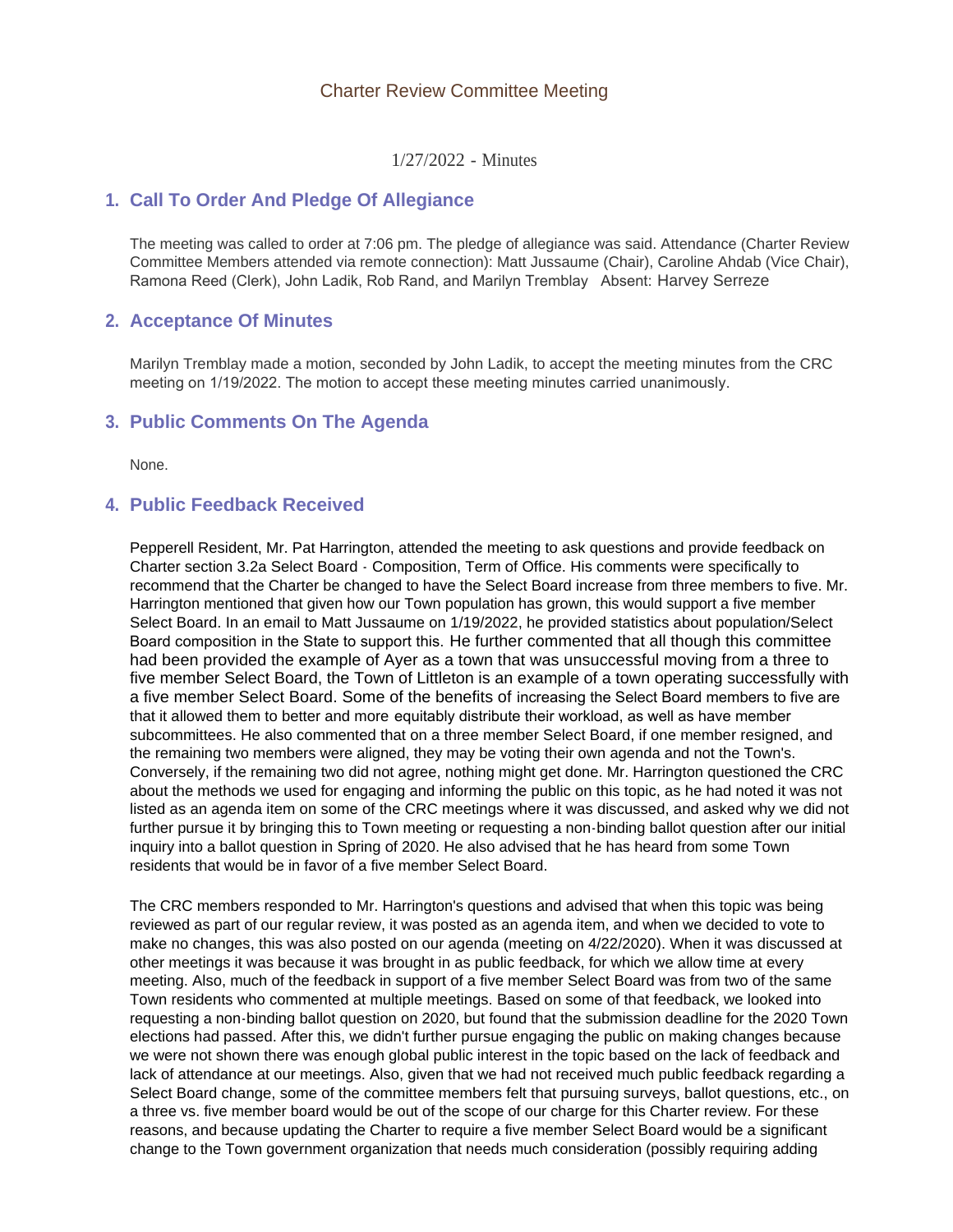Town positions or moving from a Town Administrator to a Town Manager), the majority of the Committee voted to not change the Select Board composition in the Charter and we closed the issue.

Caroline Ahdab and Matt Jussaume suggested to Mr. Harrington that he or other residents could start a warrant now for this in time for Town Meeting with ten signatures. Matt explained that at this time we have two years of revisions that we're trying to bring to the Town in time for Spring Town Meeting. He also advised that the Charter allows for a Charter review via a warrant at any time so if the Town voted to change the Select Board it could be added to the Charter later. At the conclusion of the discussion, Matt thanked Mr. Harrington for his comments and advised that this topic would only be reopened now if a CRC member made a motion to do so. No motion for this was made at this meeting.

1/24/2022 - Matt Jussaume received an email form Select Board Chair, Ms. Margaret Scarsdale, concerning the Select Board's review of the Charter draft. She asked why the CRC thought that the Charter should require the Staffing plan be included with the Annual Town Report. She also advised of the Select Board's current timeline for finishing their review of the Charter draft.

Matt emailed Ms. Scarsdale on 1/24/2022 about the Staffing plan. He explained that this requirement, referenced in section 5.2, was in the original version of the Charter and the CRC did not have a reason to change it.

# **Glossary For Charter - Review And Finalize Glossary Additions 5.**

The CRC reviewed the definitions for the new glossary page to be added to the Charter.

**Administrative Code** - Administrative code provides the structure of the government of the Town of Pepperell including all elected and appointed organizations and their staffing levels.

John Ladik provided a draft definition. This was reviewed and after minor revisions, accepted.

**Motion:** Caroline Ahdab made a motion, seconded by Marilyn Tremblay, to accept the definition as written. There was no further discussion. The motion carried unanimously.

**Code of Pepperell** - Compilation of the By-laws approved by town meeting as of April 11, 1987. Subset of the totality of the By-laws.

The discussion of this item began with the Committee trying to understand this document which is posted under the By-law section on the Town website. This definition will need more review.

**Action item:** Caroline Ahdab will contact the Town clerk to ask for clarification of the Code of Town of Pepperell document.

**By-laws of the town of Pepperell** - Set of by-laws approved by town meeting to current date. A set of rules approved at Pepperell Town Meetings that are governed by and consistent with the Pepperell Town Charter.

The Committee reviewed the draft definition provided by Harvey Serreze. A minor revision was made.

**Motion:** John Ladik made a motion, seconded by Marilyn Tremblay, to accept the definition of By-laws. There was o further discussion. The motion carried unanimously.

**Annual Town Report** - Annual Town Report documents the significant accomplishments of the previous fiscal year and goals for the current fiscal year. The Annual Town Report may also include reports from boards and committees, election results, and Town Meeting information.

The Committee reviewed the draft definition provided by John Ladik.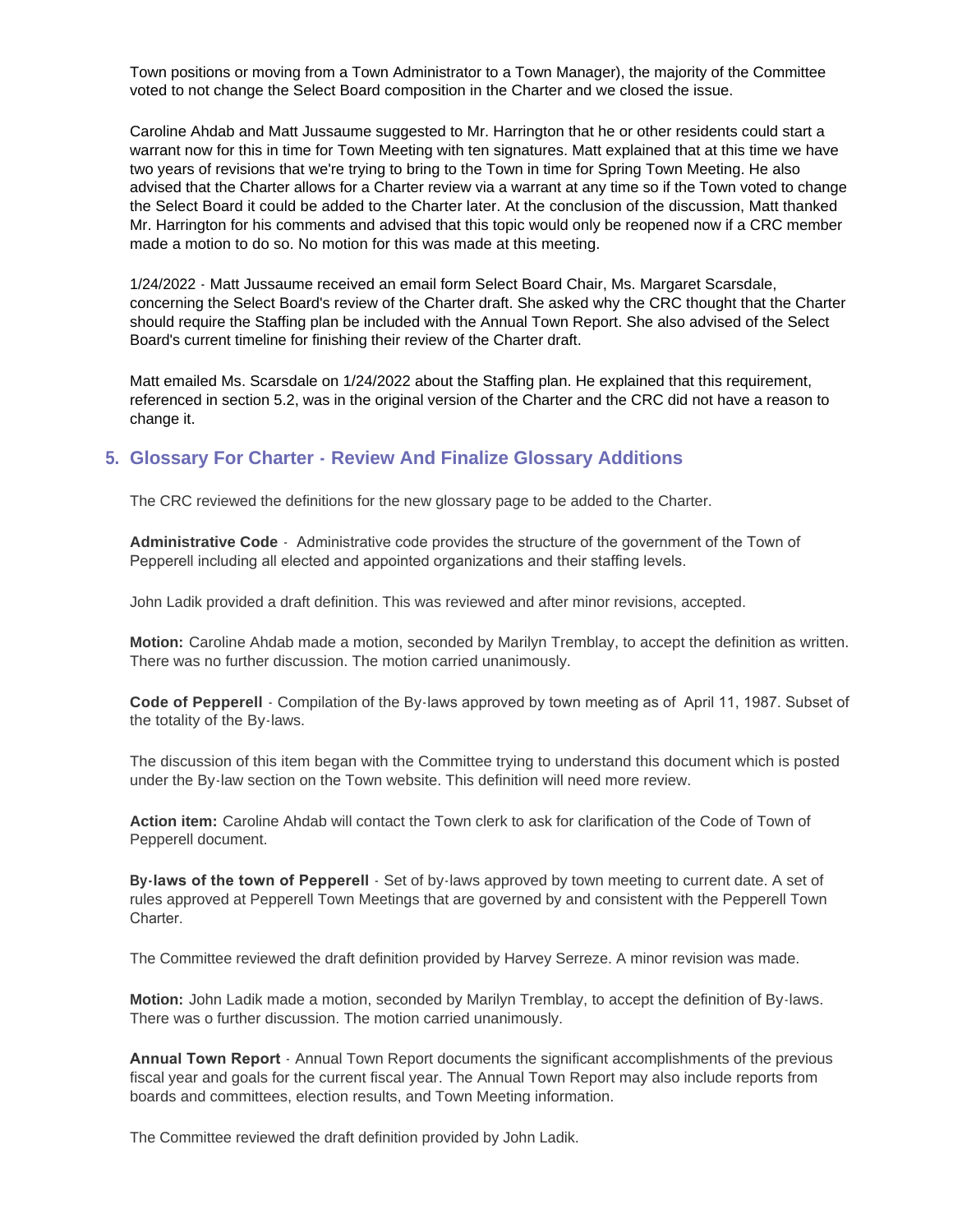**Motion:** Marilyn Tremblay made a motion, seconded by Caroline Ahdab, to accept the definition as written. There was no further discussion. The motion carried unanimously.

**Multiple Member Body** (board, committee, commission, or council) - A body of one or more persons appointed or elected to consider, or investigate, or take action in regard to, certain matters or subjects, or to do all of these things.

The Committee discussed how to create definitions to distinguish between board, committee, commission and council in the Town government. It was decided that this was difficult because it was unclear why some bodies were name as they were (e.g. why something was a committee vs. a commission) and also, these terms had similar generic definitions. It was decided that differentiating between these individual words was not important. Instead we decided to define multiple member body because it is often referenced in the Charter and it would be helpful to know that it refers to the other four entities.

**Motion:** Marilyn Tremblay made a motion, seconded by Caroline Ahdab, to accept the definition for Multiple Member Body. There was no further discussion. The motion carried unanimously.

**Housing Authority Board of Commissioners** - The Housing Authority Board's powers and responsibilities are regulated by the state under the M.G.L. Chapter 23B-Department of Housing and Community Development (DHCD). (Defined in section 3-4).

**Affordable Housing Committee** - The Affordable Housing Committee is a 7 member appointed town agency charged with making studies of the housing needs of the community.

The committee reviewed updated definitions of these provided by Marilyn Tremblay. A couple of minor revisions where made to the draft versions.

**Motion:** John Ladik made a motion, seconded by Marilyn Tremblay, to accept the definitions' changes for the Housing Authority and Affordable Housing Committee. There was no further discussion. The motion carried unanimously.

**Town Agency** - Any board, commission, committee, department, division or office of the town government.

This was approved at a previous meeting.

**Town Bulletin Board** - References to "Town Bulletin Board" within this document refer to the homepage of the Town's municipal website at: https://town.pepperell.ma.us/. Notices can also be viewed at the Town Clerk's office during normal business hours.

Ramona Reed advised that she sent this definition to the Town Clerk and that it may require further changes after that review. The Committee decided to accept the changes for now.

**Motion:** Marilyn Tremblay made a motion, seconded by Rob Rand, to accept the definition for Town Bulletin Board. There was no further discussion. The motion carried unanimously.

**Voters** - Registered voters of the town. Voters are Pepperell residents who are currently registered to vote in Federal, State, and Pepperell elections.

John Ladik submitted a draft definition stating "...registered to vote in Federal, State and Local elections."

**Motion:** Marilyn Tremblay made a motion, seconded by Rob Rand, to accept the definition for Voters.

Discussion: The Committee discussed this item and agreed that the purpose of including it was to unambiguously identify that "Voters" in the Charter refers to Pepperell registered voters. The draft was revised to change the "...Local elections." to "...Pepperell elections.".